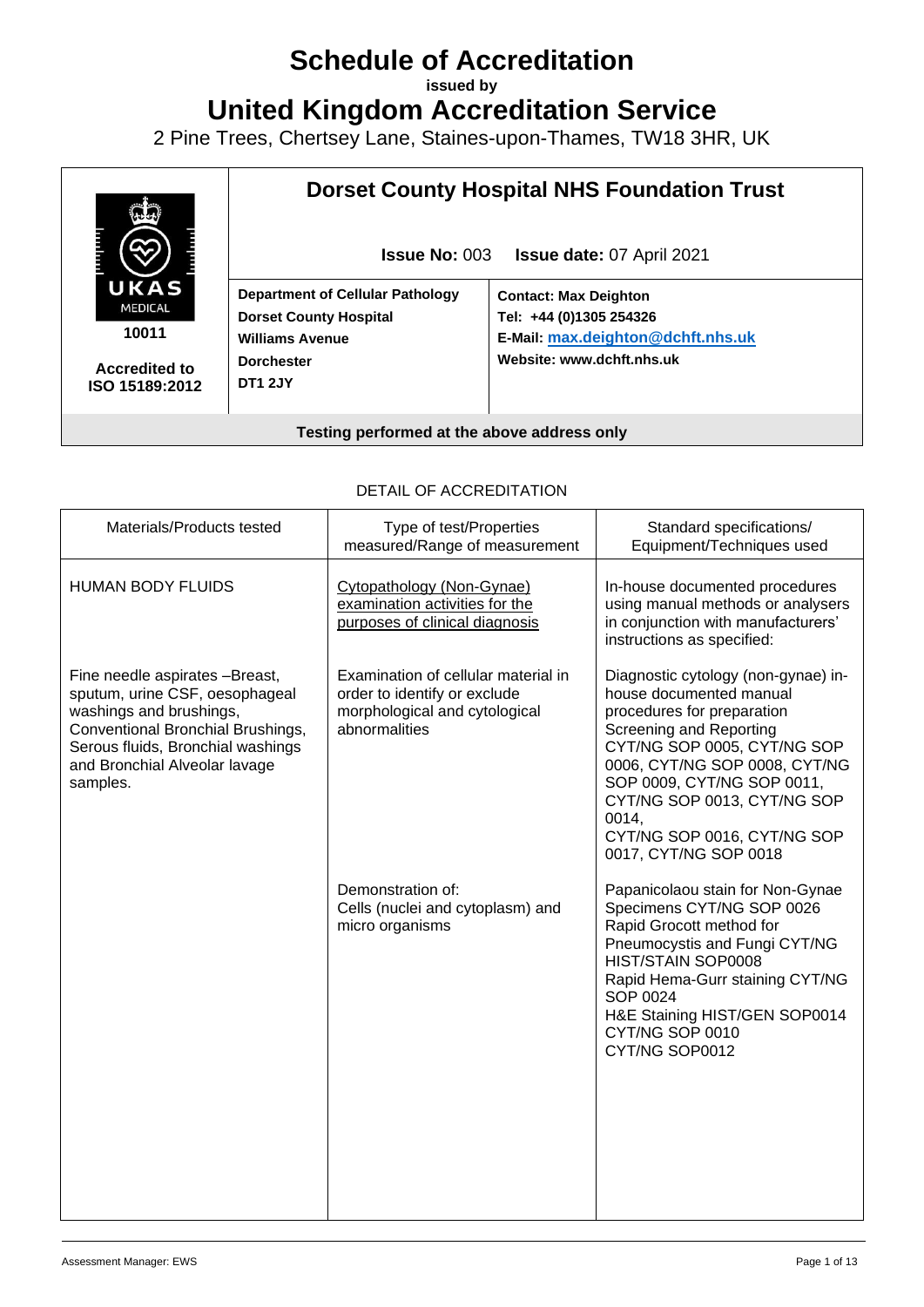

2 Pine Trees, Chertsey Lane, Staines -upon -Thames, TW18 3HR, UK

# **Dorset County Hospital NHS Foundation Trust**

**Accredited to ISO 15189:2012** 

**Issue No:** 003 **Issue date:** 07 April 2021

| Materials/Products tested                                  | Type of test/Properties<br>measured/Range of measurement                                            | Standard specifications/<br>Equipment/Techniques used                                                                                                                                                                                                                                                                                  |
|------------------------------------------------------------|-----------------------------------------------------------------------------------------------------|----------------------------------------------------------------------------------------------------------------------------------------------------------------------------------------------------------------------------------------------------------------------------------------------------------------------------------------|
| <b>HUMAN BODY FLUIDS</b>                                   | Cytopathology (Non-Gynae)<br>examination activities for the<br>purposes of clinical diagnosis Cont. | In-house documented procedures<br>using manual methods or analysers<br>in conjunction with manufacturers'<br>instructions as specified:                                                                                                                                                                                                |
| Slides prepared in-house from<br>sample types listed above | Morphological assessment and<br>interpretation/diagnosis                                            | Diagnostic cytology (non-gynae) in-<br>house documented manual<br>procedures for preparation<br>Screening and Reporting<br>CYT/NG SOP 0005, CYT/NG SOP<br>0006, CYT/NG SOP 0008,<br>CYT/NG SOP 0009, CYT/NG SOP<br>0011, CYT/NG SOP 0013, CYT/NG<br>SOP 0014, CYT/NG SOP 0015,<br>CYT/NG SOP 0016, CYT/NG SOP<br>0017, CYT/NG SOP 0018 |
|                                                            |                                                                                                     |                                                                                                                                                                                                                                                                                                                                        |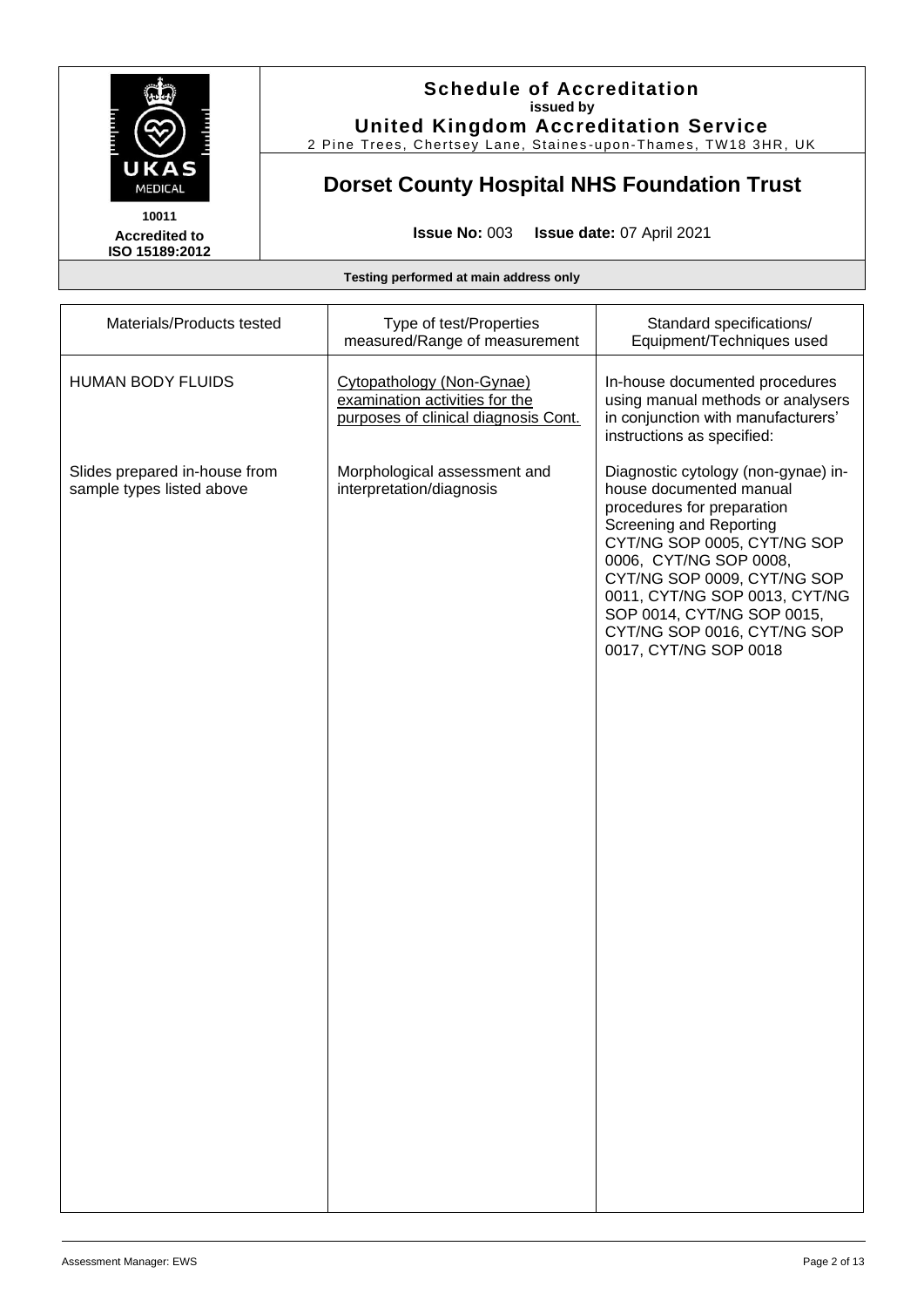

2 Pine Trees, Chertsey Lane, Staines -upon -Thames, TW18 3HR, UK

# **Dorset County Hospital NHS Foundation Trust**

**Accredited to ISO 15189:2012** 

**Issue No:** 003 **Issue date:** 07 April 2021

| Materials/Products tested                                                                                                                                                                                                                                                                                                                                           | Type of test/Properties<br>measured/Range of measurement                              | Standard specifications/<br>Equipment/Techniques used                                                                                                                                                                                                                                                                                                                                                                                                                                                                                                                                                                                                                                                                                                                                                                                                                                                                                                      |
|---------------------------------------------------------------------------------------------------------------------------------------------------------------------------------------------------------------------------------------------------------------------------------------------------------------------------------------------------------------------|---------------------------------------------------------------------------------------|------------------------------------------------------------------------------------------------------------------------------------------------------------------------------------------------------------------------------------------------------------------------------------------------------------------------------------------------------------------------------------------------------------------------------------------------------------------------------------------------------------------------------------------------------------------------------------------------------------------------------------------------------------------------------------------------------------------------------------------------------------------------------------------------------------------------------------------------------------------------------------------------------------------------------------------------------------|
| <b>HUMAN BODY TISSUE</b>                                                                                                                                                                                                                                                                                                                                            | Histopathological examination<br>activities for the purposes of clinical<br>diagnosis | In-house documented procedures<br>using manual methods or analysers<br>in conjunction with manufacturers'<br>instructions as specified:                                                                                                                                                                                                                                                                                                                                                                                                                                                                                                                                                                                                                                                                                                                                                                                                                    |
| Tissue samples (including breast;<br>gastrointestinal; skin; urological;<br>bronchial/lung/thoracic; endocrine<br>including thyroid, parathyroid,<br>adrenal; lymphoreticular including<br>lymph nodes, spleen, and bone<br>marrow trephines [processing only<br>for bone marrow trephines]; liver;<br>bone and soft tissues;<br>gynaecological; and head and neck) |                                                                                       | Specimen dissection:<br>Cut-up Manual - Routine<br>HIST/CU-SOP 0001 - Appendix<br>HIST/CU-SOP 0002 - Small Cut-up<br>HIST/CU-SOP 0004 - Breast<br>HIST/CU-SOP 0005 - Colectomy<br>tumour<br>HIST/CU-SOP 0006 - Colectomy<br>(non-tumour)<br>HIST/CU-SOP 0007 - Urinary<br>bladder<br>HIST/CU-SOP 0008 - Fallopian<br>tubes<br>HIST/CU-SOP 0009 - Femoral<br>Head<br>HIST/CU-SOP 0011 - Gallbladder<br>HIST/CU-SOP 0013 - Kidney (non-<br>tumour)<br>HIST/CU-SOP 0014 - Kidney<br>(tumour)<br>HIST/CU-SOP 0015 - Lip<br>HIST/CU-SOP 0017 - Lymph Node<br>HIST/CU-SOP 0021 - Ovary<br>HIST/CU-SOP 0024 - Polyps<br>HIST/CU-SOP 0025 - Prostate<br>Gland<br>HIST/CU-SOP 0026 - Salivary<br>Gland<br>HIST/CU-SOP 0027 - Skin<br>HIST/CU-SOP 0028 - Small Bowel<br>HIST/CU-SOP 0029 - Spleen<br>HIST/CU-SOP 0030-<br>Orchidectomy<br>HIST/CU-SOP 0031 - Thyroid<br>Gland<br>HIST/CU-SOP 0032 - Uterus &<br>Cervix<br>HIST/CU-SOP 0033 - Vas &<br>Fallopian Tube |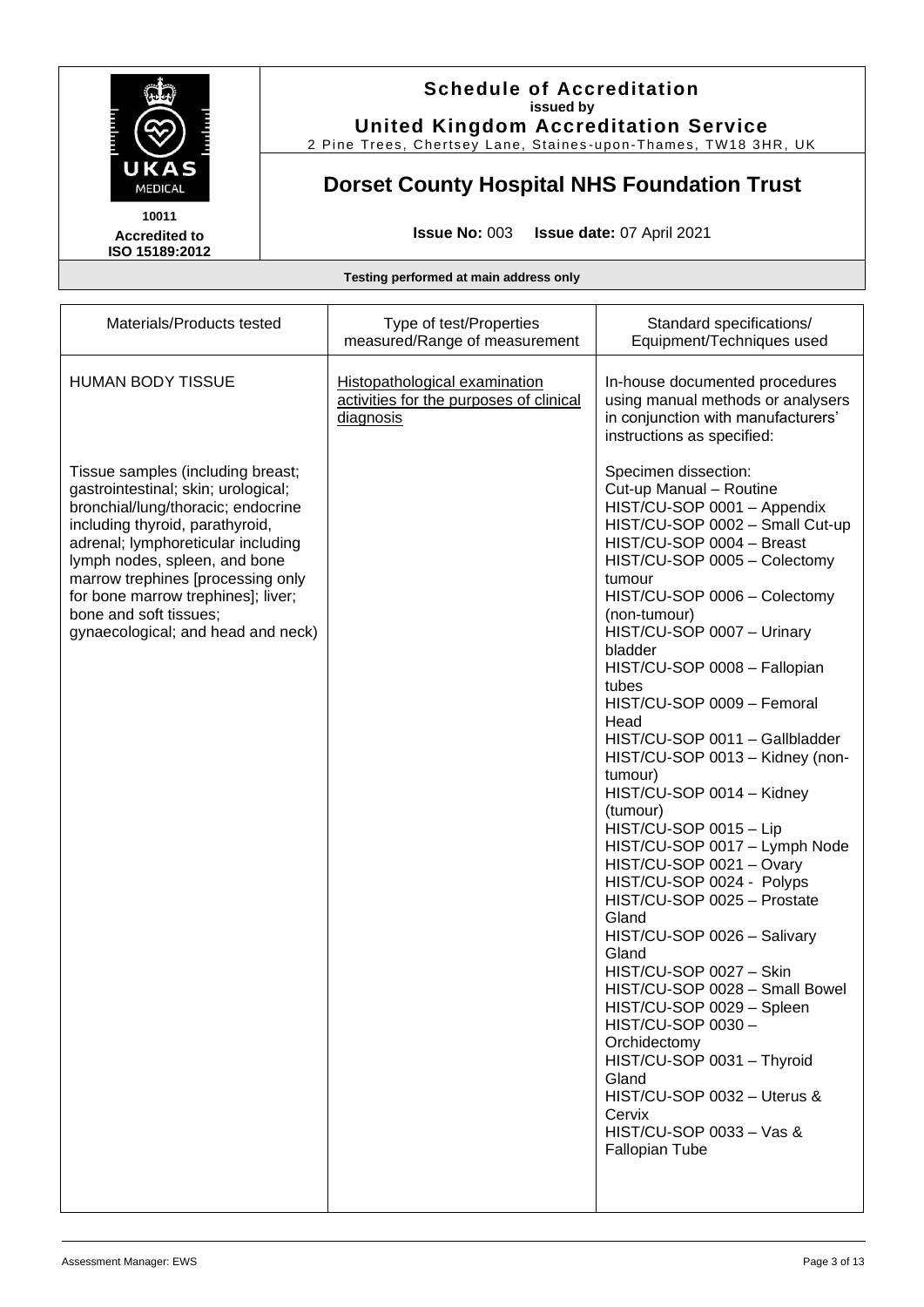

2 Pine Trees, Chertsey Lane, Staines -upon -Thames, TW18 3HR, UK

### **Dorset County Hospital NHS Foundation Trust**

**Accredited to ISO 15189:2012** 

**Issue No:** 003 **Issue date:** 07 April 2021

| Materials/Products tested                                                                                                                                                                                                                                                                                                                                                    | Type of test/Properties<br>measured/Range of measurement                              | Standard specifications/<br>Equipment/Techniques used                                                                                                                                                                                                                    |
|------------------------------------------------------------------------------------------------------------------------------------------------------------------------------------------------------------------------------------------------------------------------------------------------------------------------------------------------------------------------------|---------------------------------------------------------------------------------------|--------------------------------------------------------------------------------------------------------------------------------------------------------------------------------------------------------------------------------------------------------------------------|
| <b>HUMAN BODY TISSUE</b>                                                                                                                                                                                                                                                                                                                                                     | Histopathological examination<br>activities for the purposes of clinical<br>diagnosis | In-house documented procedures<br>using manual methods or analysers<br>in conjunction with manufacturers'<br>instructions as specified:                                                                                                                                  |
| Tissue samples (including breast;<br>gastrointestinal; skin; urological;<br>bronchial/lung/thoracic; endocrine<br>including thyroid, parathyroid,<br>adrenal; lymphoreticular including<br>lymph nodes, spleen, and bone<br>marrow trephines [processing only<br>for bone marrow trephines]; liver;<br>bone and soft tissues;<br>gynaecological; and head and neck)<br>Cont. |                                                                                       | Specimen dissection:<br>Cut-up Manual - Routine<br>HIST/CU-SOP 0034 - Lymph<br>nodes for clearance<br>HIST/CU-SOP 0035 - Radical<br>prostatectomy (for tumour)<br>HIST/CU-SOP 0037 - Bilateral<br>prophylactic<br>oophorectomy/salpingectomy<br>HIST/CU-SOP 0040 - LLETZ |
|                                                                                                                                                                                                                                                                                                                                                                              |                                                                                       | Decalcification using HIST/GEN-<br>SOP 0009 and HIST/GEN-SOP<br>0009 - Rapid Decalcifier Solution<br>and 10% Formic Acid                                                                                                                                                 |
| Formalin fixed tissue                                                                                                                                                                                                                                                                                                                                                        |                                                                                       | <b>Tissue Processing:</b><br>Leica Peloris using HIST/GEN-SOP<br>0034, HIST/GEN-SOP 0066<br>Thermo Shandon Excelsior using<br>HIST/GEN-SOP 0072 and<br>HIST/GEN-SOP 0073 - Tissue Tek<br>VIP-5, HIST/GEN-SOP 0088-<br>Tissue Tek VIP-6                                   |
|                                                                                                                                                                                                                                                                                                                                                                              |                                                                                       | Tissue embedding:<br>2 x Sakura TEC 5 Tissue<br><b>Embedding Console Systems using</b><br>HIST/GEN-SOP 0010                                                                                                                                                              |
| <b>Formalin Fixed Paraffin Embedded</b><br>Tissue (FFPE)                                                                                                                                                                                                                                                                                                                     |                                                                                       | Microtomy:<br>Leica RM2125, Leica RM2235 x 3,<br>Microm ZIP using HIST/GEN-SOP<br>0012                                                                                                                                                                                   |
| <b>Formalin Fixed Paraffin Embedded</b><br>Tissue (FFPE) sections on glass<br>slides                                                                                                                                                                                                                                                                                         | Basophilic and eosinophilic<br>structures                                             | Sakura Tissue-Tek<br>H&E staining HIST/GEN SOP 0014                                                                                                                                                                                                                      |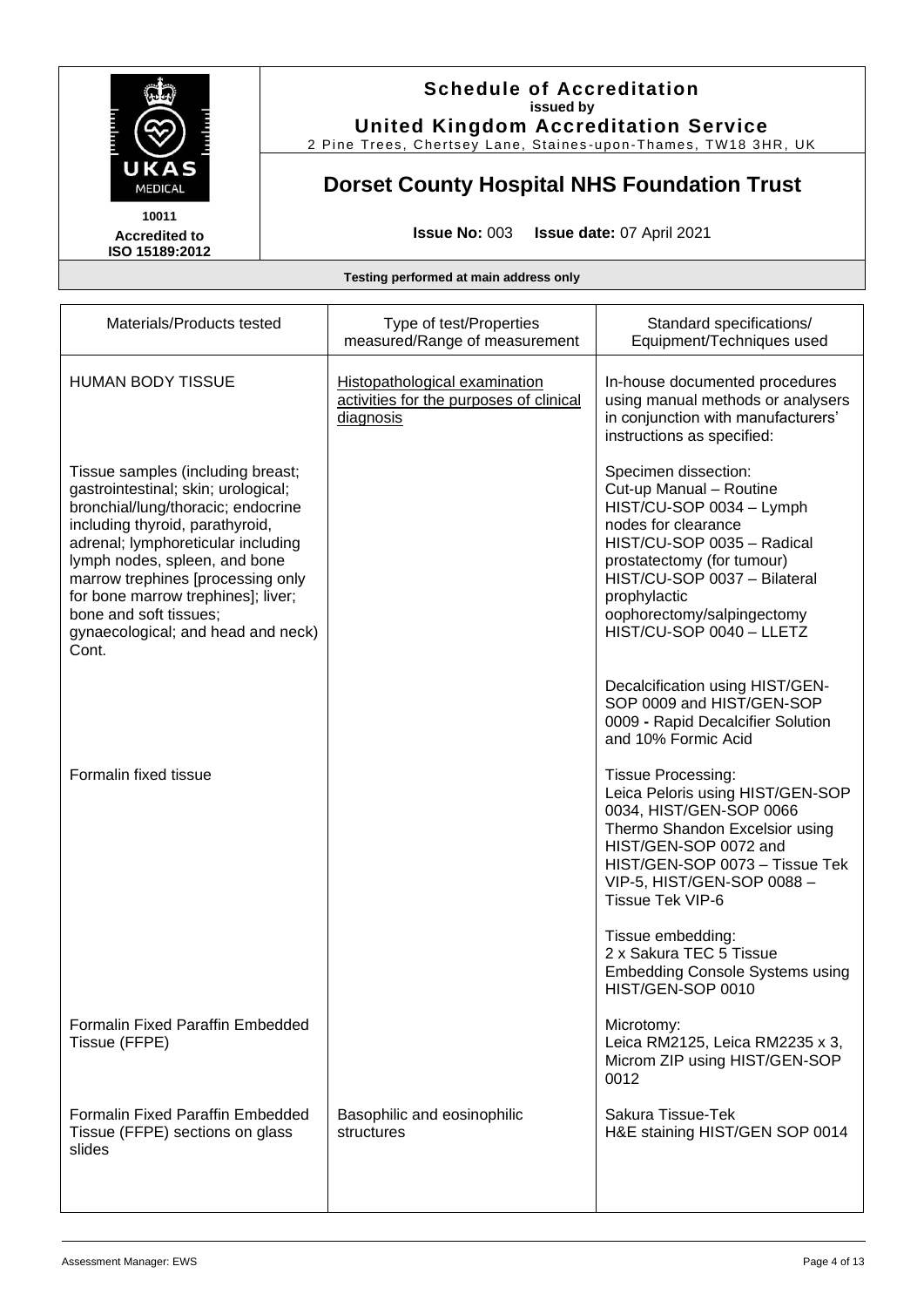

2 Pine Trees, Chertsey Lane, Staines -upon -Thames, TW18 3HR, UK

# **Dorset County Hospital NHS Foundation Trust**

**Accredited to ISO 15189:2012** 

**Issue No:** 003 **Issue date:** 07 April 2021

| Materials/Products tested                                                            | Type of test/Properties<br>measured/Range of measurement                                    | Standard specifications/<br>Equipment/Techniques used                                                                                   |
|--------------------------------------------------------------------------------------|---------------------------------------------------------------------------------------------|-----------------------------------------------------------------------------------------------------------------------------------------|
| <b>HUMAN BODY TISSUE Cont.</b>                                                       | Histopathological examination<br>activities for the purposes of clinical<br>diagnosis Cont. | In-house documented procedures<br>using manual methods or analysers<br>in conjunction with manufacturers'<br>instructions as specified: |
| Fresh tissue                                                                         |                                                                                             | Cryotomy:<br>Leica CM1950 Cryostat using<br>HIST/GEN-SOP 0011                                                                           |
| Fresh tissue on glass slides                                                         | Basophilic and eosinophilic<br>structures                                                   | H&E staining HIST/GEN SOP 0011                                                                                                          |
|                                                                                      | Special stains for the detection of:                                                        | Documented in-house procedures<br>for automated special stains using<br>Sakura Tissue-Tek                                               |
| <b>Formalin Fixed Paraffin Embedded</b><br>Tissue (FFPE) sections on glass<br>slides | <b>Acid and Neutral</b><br>Mucopolysaccharides                                              | Alcian Blue/Periodic Acid Schiff<br>HIST/STAIN SOP 0002                                                                                 |
|                                                                                      | Neutral Mucopolysaccharides,<br>glycogen and fungus                                         | Periodic Acid Schiff (PAS)<br>HIST/STAIN SOP 0017                                                                                       |
|                                                                                      | Acid Mucopolysaccharides                                                                    | Alcian Blue<br>HIST/STAIN SOP 0001                                                                                                      |
|                                                                                      | Amyloid                                                                                     | Congo Red HIST/STAIN SOP 0003                                                                                                           |
|                                                                                      | Elastic fibres and connective tissue                                                        | Elastic Van Gieson (EVG) Millers<br>HIST SOP 0013                                                                                       |
|                                                                                      | Helicobacter/Microorganisms                                                                 | Giemsa HIST/STAIN SOP 0005                                                                                                              |
|                                                                                      | Gram positive and negative micro-<br>organisms                                              | Gram HIST/STAIN SOP 0006                                                                                                                |
|                                                                                      | Connective tissue and fibrin                                                                | Martius Yellow, Brilliant Crystal<br>Scarlet, Soluble Blue (MSB)<br>HIST/STAIN SOP 0009                                                 |
|                                                                                      | Melanin, Argentaffin cells and<br>Lipofuscin pigment                                        | Melanin Bleach HIST/STAIN SOP<br>0011                                                                                                   |
|                                                                                      | Connective tissue                                                                           | Masson's Trichrome HIST/STAIN<br>SOP 0010                                                                                               |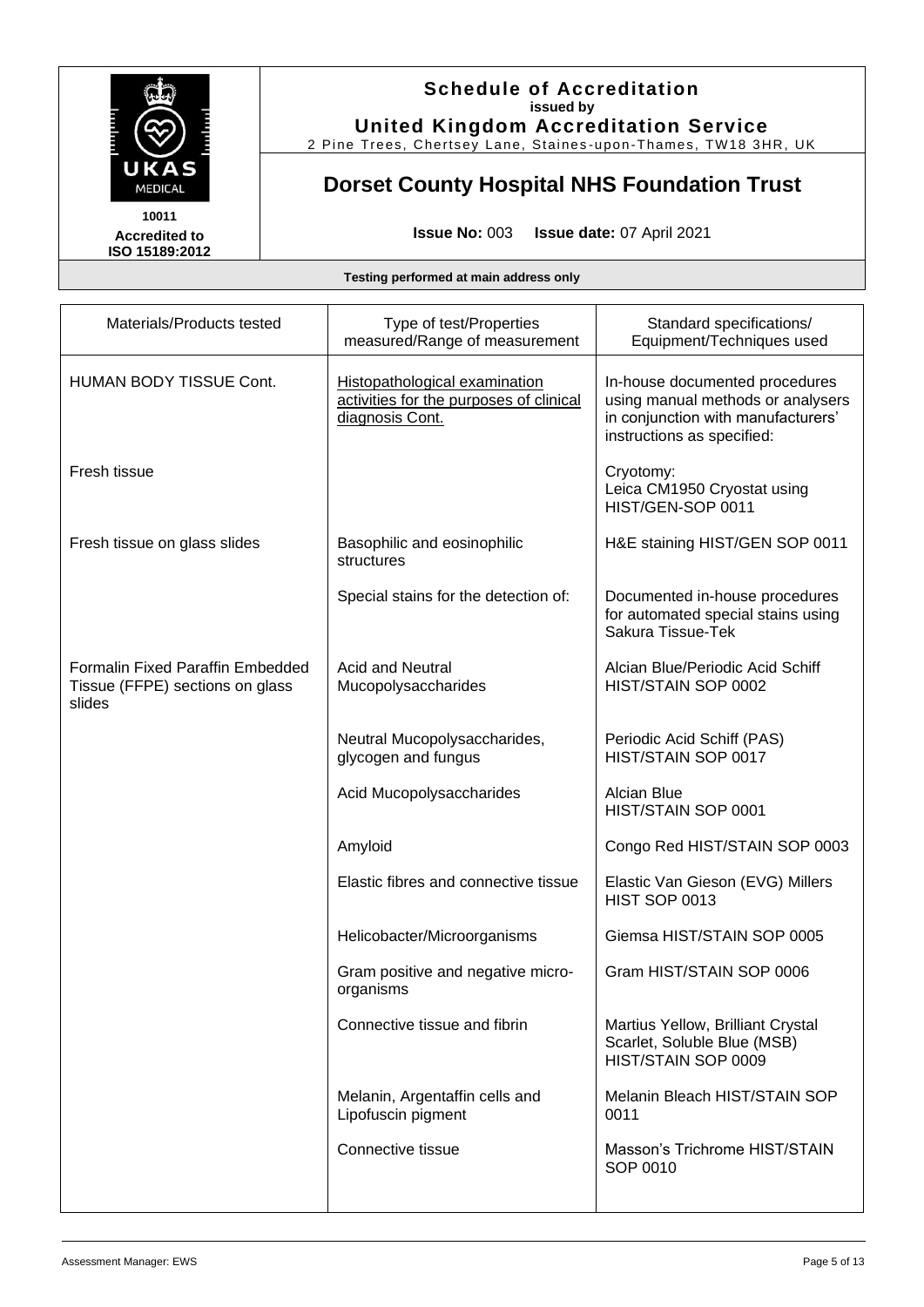

2 Pine Trees, Chertsey Lane, Staines -upon -Thames, TW18 3HR, UK

### **Dorset County Hospital NHS Foundation Trust**

**Accredited to ISO 15189:2012** 

**Issue No:** 003 **Issue date:** 07 April 2021

| Materials/Products tested                                                                              | Type of test/Properties<br>measured/Range of measurement                                           | Standard specifications/<br>Equipment/Techniques used                                                                                   |
|--------------------------------------------------------------------------------------------------------|----------------------------------------------------------------------------------------------------|-----------------------------------------------------------------------------------------------------------------------------------------|
| <b>HUMAN BODY TISSUE Cont'd</b>                                                                        | <b>Histopathological examination</b><br>activities for the purposes of clinical<br>diagnosis Cont. | In-house documented procedures<br>using manual methods or analysers<br>in conjunction with manufacturers'<br>instructions as specified: |
| <b>Formalin Fixed Paraffin Embedded</b><br>Tissue (FFPE) sections on glass<br>slides prepared in house | Special stains for the detection of:                                                               | Documented in-house procedures<br>for manual special stains                                                                             |
|                                                                                                        | Haemosiderin and ferric iron                                                                       | Perl's Prussian Blue HIST/STAIN<br>SOP 0018                                                                                             |
|                                                                                                        | <b>Reticulin fibres</b>                                                                            | Reticulin (James) HIST/STAIN SOP<br>0020                                                                                                |
|                                                                                                        | Copper-associated protein and<br>Hepatitis B-affected cells                                        | Orcein HIST/STAIN SOP 0016                                                                                                              |
|                                                                                                        | Tubercle bacilli                                                                                   | Ziehl Neelsen (ZN) HIST/STAIN<br>SOP 0030                                                                                               |
|                                                                                                        | Calcium                                                                                            | Modified Von Kossa HIST/STAIN<br>SOP 0027                                                                                               |
|                                                                                                        | Fungi (Aspergillus) and<br>Pneumocystis                                                            | Grocott HIST/STAIN SOP 0008                                                                                                             |
|                                                                                                        | Elastic fibres and connective tissue                                                               | Van Gieson HIST/STAIN SOP 0026                                                                                                          |
|                                                                                                        | Leprosy                                                                                            | Wade Fite HIST/STAIN SOP 0028                                                                                                           |
|                                                                                                        | Melanin, Argentaffin cells and<br>Lipofuscin pigment                                               | Masson Fontana HIST/STAIN SOP<br>0032                                                                                                   |
|                                                                                                        |                                                                                                    |                                                                                                                                         |
|                                                                                                        |                                                                                                    |                                                                                                                                         |
|                                                                                                        |                                                                                                    |                                                                                                                                         |
|                                                                                                        |                                                                                                    |                                                                                                                                         |
|                                                                                                        |                                                                                                    |                                                                                                                                         |
|                                                                                                        |                                                                                                    |                                                                                                                                         |
|                                                                                                        |                                                                                                    |                                                                                                                                         |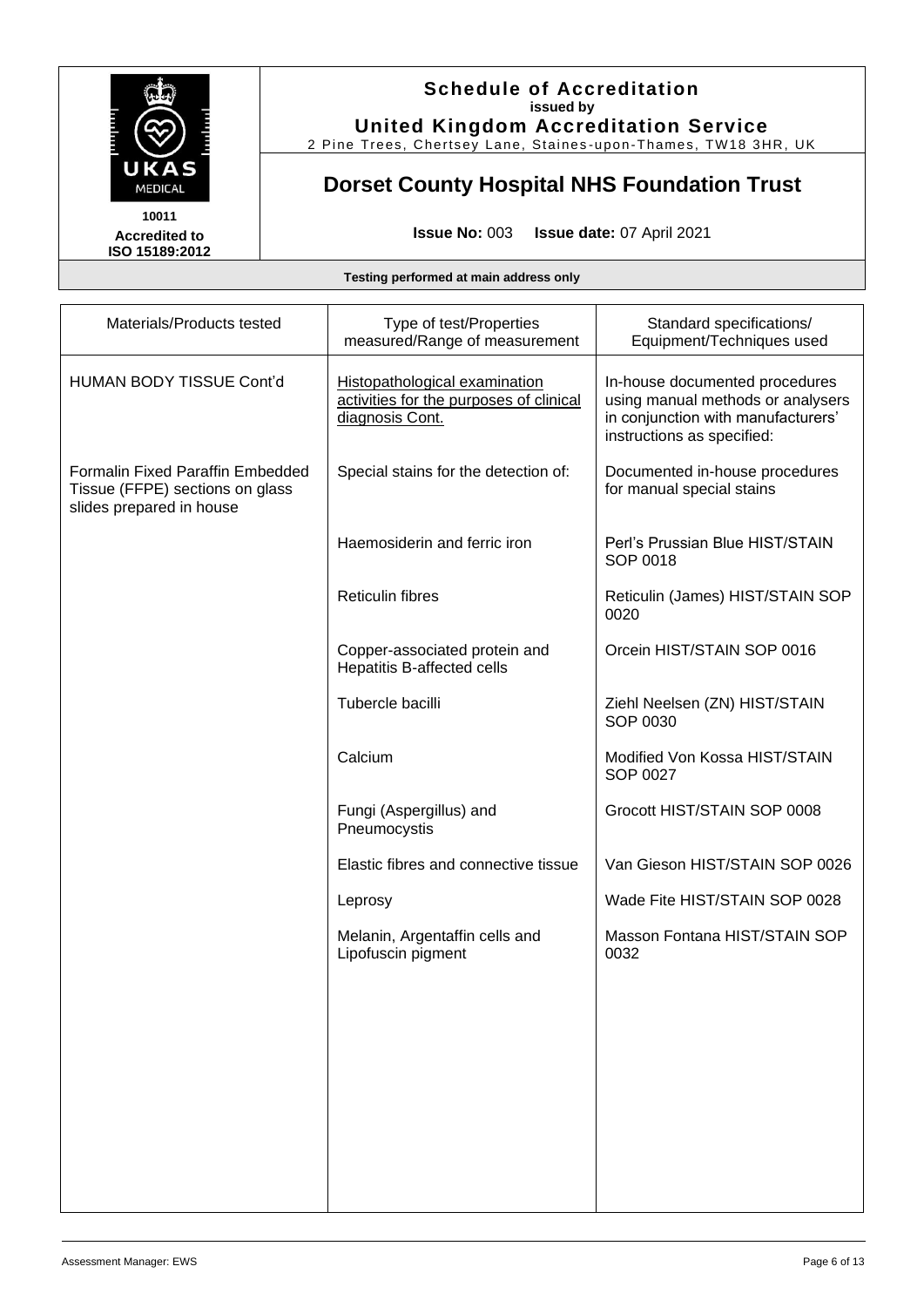

2 Pine Trees, Chertsey Lane, Staines -upon -Thames, TW18 3HR, UK

### **Dorset County Hospital NHS Foundation Trust**

**Accredited to ISO 15189:2012** 

**Issue No:** 003 **Issue date:** 07 April 2021

| Materials/Products tested       | Type of test/Properties<br>measured/Range of measurement                                               | Standard specifications/<br>Equipment/Techniques used                                                                                   |
|---------------------------------|--------------------------------------------------------------------------------------------------------|-----------------------------------------------------------------------------------------------------------------------------------------|
| <b>HUMAN BODY TISSUE Cont'd</b> | Immunohistochemical examination<br>activities for the purposes of clinical<br>diagnosis cont'd.        | In-house documented procedures<br>using manual methods or analysers<br>in conjunction with manufacturers'<br>instructions as specified: |
| FFPE slides prepared in house   | Demonstration of:                                                                                      | Ventana Benchmark ULTRA<br>immunostainersHIST/ICC-SOP-<br>0001, 0002, 0006, 0010, 0017,<br>0018 and 0019                                |
|                                 | Acid and basic cytokeratin's                                                                           | AE1/AE3                                                                                                                                 |
|                                 | Embryonic cell in normal tissues<br>and germ tumours                                                   | Alpha Fetoprotein                                                                                                                       |
|                                 | Nuclear expression of B-Catenin in<br>cancer tumorigenesis                                             | <b>B-Catenin</b>                                                                                                                        |
|                                 | Diffuse lymph-proliferative disease<br>and neoplastic cells of follicular<br>lymphomas.                | Bcl2 oncoprotein                                                                                                                        |
|                                 | Germinal centre cells                                                                                  | Bcl <sub>6</sub>                                                                                                                        |
|                                 | Epithelial cell types                                                                                  | Ber Ep4                                                                                                                                 |
|                                 | Ovarian cancer                                                                                         | CA 125                                                                                                                                  |
|                                 | Reacts with human calretinin and<br>intracellular calcium binding protein.<br>Marker for mesotheliomas | Calretinin                                                                                                                              |
|                                 | Adenocarcinoma and carcinoid<br>(intestinal epithelium)                                                | CDX2                                                                                                                                    |
|                                 | T cells                                                                                                | CD3                                                                                                                                     |
|                                 |                                                                                                        |                                                                                                                                         |
|                                 |                                                                                                        |                                                                                                                                         |
|                                 |                                                                                                        |                                                                                                                                         |
|                                 |                                                                                                        |                                                                                                                                         |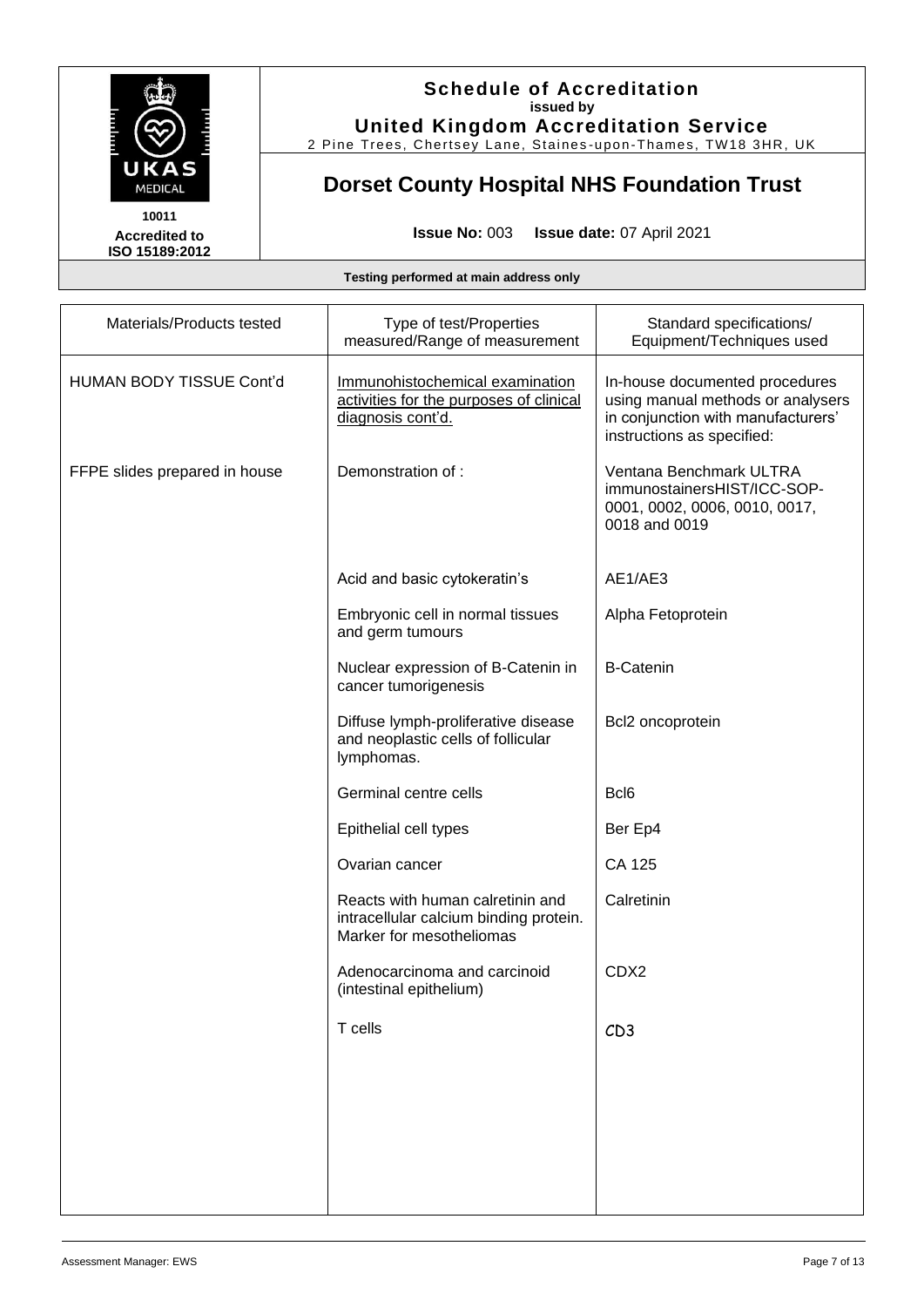

2 Pine Trees, Chertsey Lane, Staines -upon -Thames, TW18 3HR, UK

# **Dorset County Hospital NHS Foundation Trust**

**Accredited to ISO 15189:2012** 

**Issue No:** 003 **Issue date:** 07 April 2021

| Materials/Products tested       | Type of test/Properties<br>measured/Range of measurement                                                                       | Standard specifications/<br>Equipment/Techniques used                                                                                   |
|---------------------------------|--------------------------------------------------------------------------------------------------------------------------------|-----------------------------------------------------------------------------------------------------------------------------------------|
| <b>HUMAN BODY TISSUE Cont'd</b> | Immunohistochemical examination<br>activities for the purposes of clinical<br>diagnosis cont'd.                                | In-house documented procedures<br>using manual methods or analysers<br>in conjunction with manufacturers'<br>instructions as specified: |
| FFPE slides prepared in house   | Immunohistochemistry to detect the<br>following:                                                                               | Ventana Benchmark ULTRA<br>immunostainers<br>HIST/ICC SOP 0018, HIST/ICC<br>SOP 0019,                                                   |
|                                 | T cells (helper+mature)                                                                                                        | CD <sub>4</sub>                                                                                                                         |
|                                 | Mature T cells, T cell lymphomas                                                                                               | CD <sub>5</sub>                                                                                                                         |
|                                 | Cytotoxic and suppressor T cells                                                                                               | CD <sub>8</sub>                                                                                                                         |
|                                 | Precursor B&T cells, germinal<br>centre B-cells, granulocytes, liver<br>canaliculi, myoepithelial cells,<br>endometrial stroma | CD10                                                                                                                                    |
|                                 | Reed-sternberg and lymphomas                                                                                                   | <b>CD15</b>                                                                                                                             |
|                                 | Mature B cells, Follicular dendritic<br>cells                                                                                  | CD <sub>20</sub>                                                                                                                        |
|                                 | B cells, some T cells                                                                                                          | CD21                                                                                                                                    |
|                                 | B cells, follicular dendritic cells,<br>monocytes                                                                              | CD <sub>23</sub>                                                                                                                        |
|                                 | Reed-Sternberg cells and ALCL                                                                                                  | CD30                                                                                                                                    |
|                                 | Haematopoietic cells, vascular<br>endothelium                                                                                  | CD31                                                                                                                                    |
|                                 | Neuroendocrine cells                                                                                                           | CD56                                                                                                                                    |
|                                 | Macrophages                                                                                                                    | <b>CD68</b>                                                                                                                             |
|                                 | <b>B</b> lymphocytes                                                                                                           | CD79alpha                                                                                                                               |
|                                 | <b>GIST</b>                                                                                                                    | CD117                                                                                                                                   |
|                                 | Plasma cells                                                                                                                   | CD138                                                                                                                                   |
|                                 |                                                                                                                                |                                                                                                                                         |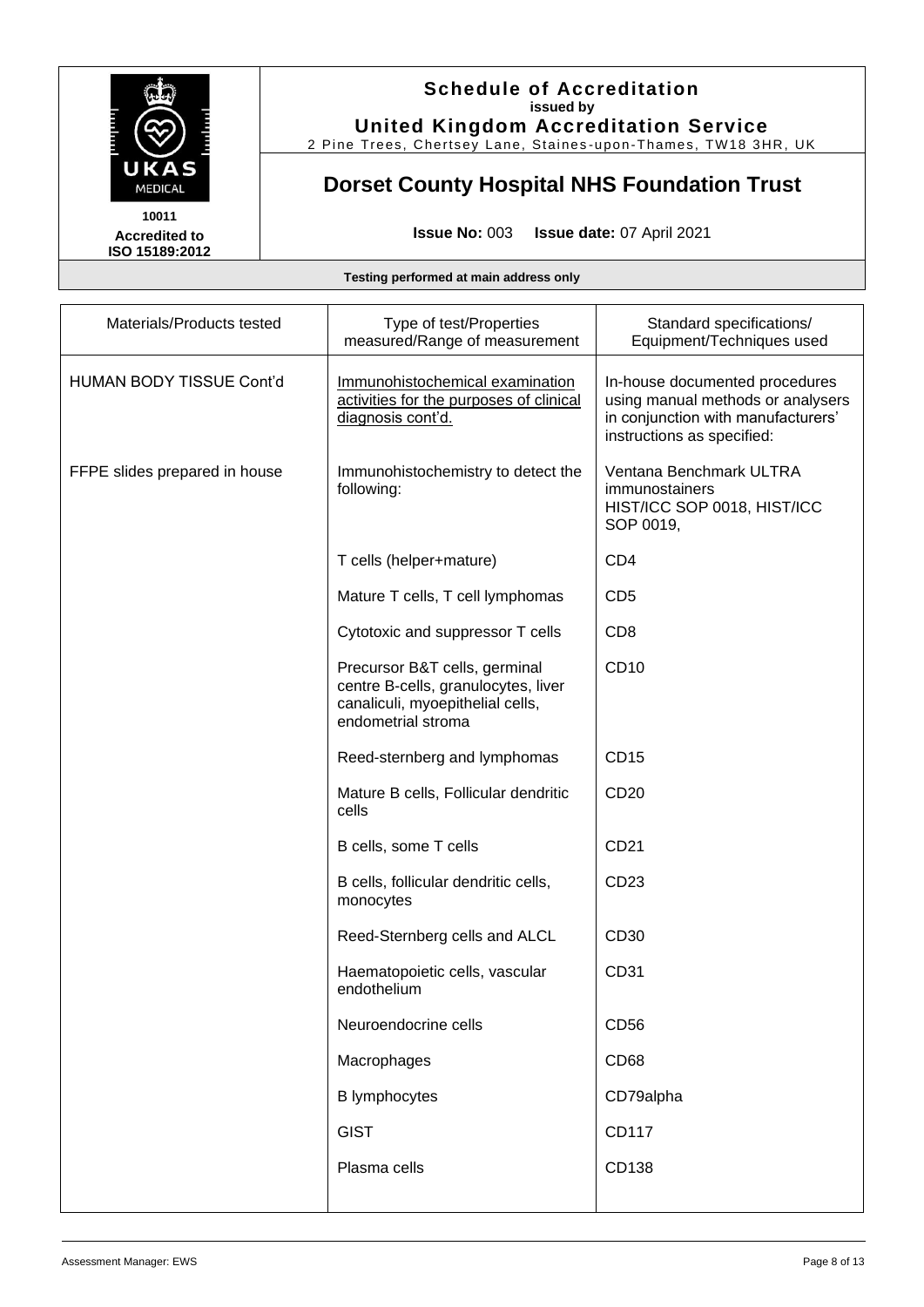

2 Pine Trees, Chertsey Lane, Staines -upon -Thames, TW18 3HR, UK

# **Dorset County Hospital NHS Foundation Trust**

**Accredited to ISO 15189:2012** 

**Issue No:** 003 **Issue date:** 07 April 2021

| Materials/Products tested     | Type of test/Properties<br>measured/Range of measurement                                                                                              | Standard specifications/<br>Equipment/Techniques used                                                                                   |
|-------------------------------|-------------------------------------------------------------------------------------------------------------------------------------------------------|-----------------------------------------------------------------------------------------------------------------------------------------|
| HUMAN BODY TISSUE Cont'd.     | Immunohistochemical examination<br>activities for the purposes of clinical<br>diagnosis cont'd.                                                       | In-house documented procedures<br>using manual methods or analysers<br>in conjunction with manufacturers'<br>instructions as specified: |
| FFPE slides prepared in house | Demonstration of :                                                                                                                                    | Ventana Benchmark ULTRA<br>immunostainers<br>HIST/ICC SOP 0018, HIST/ICC<br>SOP 0019,                                                   |
|                               | CEA glycoproteins in<br>adenocarcinoma                                                                                                                | <b>CEA</b>                                                                                                                              |
|                               | Tissues of neuroendocrine origin                                                                                                                      | Chromogranin                                                                                                                            |
|                               | Cyto Megalo Virus                                                                                                                                     | <b>CMV</b>                                                                                                                              |
|                               | Expressed in variety tumours<br>e.g. Mantle cell lymphoma                                                                                             | Cyclin D1                                                                                                                               |
|                               | Stratified squamous epithelium,<br>basal cells, mesotheliomas                                                                                         | CK <sub>5</sub>                                                                                                                         |
|                               | Stratified squamous epithelium,<br>basal cells, mesotheliomas and<br>Squamous epithelium cocktail                                                     | CK5 + P63 cocktail                                                                                                                      |
|                               | Normal and neoplastic epithelia                                                                                                                       | CK7                                                                                                                                     |
|                               | Low-molecular weight keratins<br>present in simple (non-squamous)<br>epithelia                                                                        | CK8/18                                                                                                                                  |
|                               | Low-molecular weight keratin used<br>as a part of an antibody panel for<br>the characterization of normal and<br>malignant cells of epithelial origin | <b>CK19</b>                                                                                                                             |
|                               | Adenocarcinomas, columnar<br>epithelial cells                                                                                                         | <b>CK20</b>                                                                                                                             |
|                               |                                                                                                                                                       |                                                                                                                                         |
|                               |                                                                                                                                                       |                                                                                                                                         |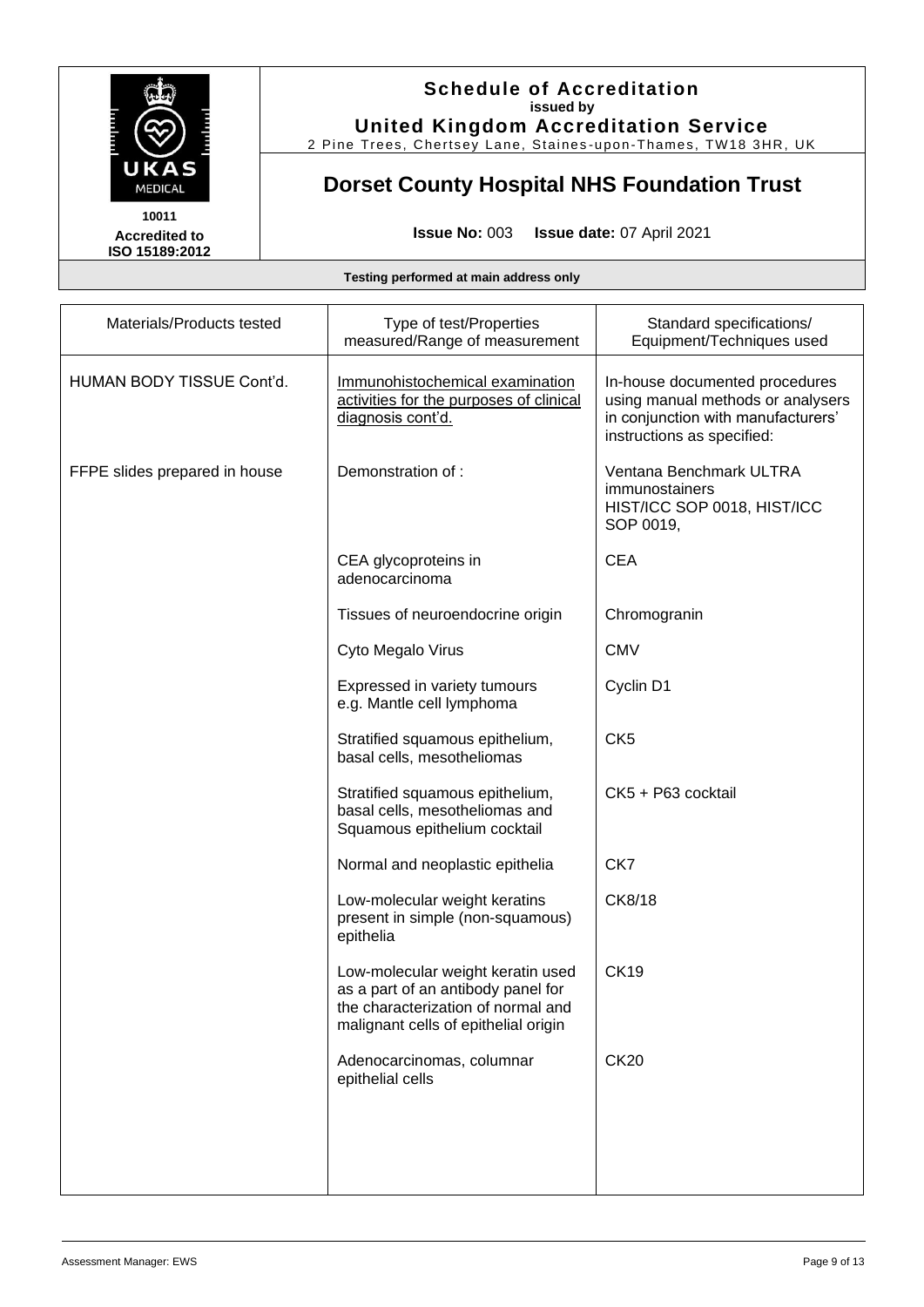

2 Pine Trees, Chertsey Lane, Staines -upon -Thames, TW18 3HR, UK

# **Dorset County Hospital NHS Foundation Trust**

**Accredited to ISO 15189:2012** 

**Issue No:** 003 **Issue date:** 07 April 2021

| Materials/Products tested     | Type of test/Properties<br>measured/Range of measurement                                        | Standard specifications/<br>Equipment/Techniques used                                                                                   |
|-------------------------------|-------------------------------------------------------------------------------------------------|-----------------------------------------------------------------------------------------------------------------------------------------|
| HUMAN BODY TISSUE Cont.       | Immunohistochemical examination<br>activities for the purposes of clinical<br>diagnosis cont'd. | In-house documented procedures<br>using manual methods or analysers<br>in conjunction with manufacturers'<br>instructions as specified: |
| FFPE slides prepared in house | Demonstration of:                                                                               | Ventana Benchmark ULTRA<br>immunostainers<br>HIST/ICC SOP 0018, HIST/ICC<br>SOP 0019,                                                   |
|                               | Striated and smooth muscle cells                                                                | Desmin                                                                                                                                  |
|                               | Normal duct epithelial cells, ductal<br>carcinoma                                               | E-Cadherin                                                                                                                              |
|                               | Normal and neoplastic epithelium                                                                | <b>EMA</b>                                                                                                                              |
|                               | T cells and some soft tissue                                                                    | END/CD34                                                                                                                                |
|                               | Nuclei of cells containing a high<br>level of oestrogen                                         | ER                                                                                                                                      |
|                               | Her2 gene amplification or                                                                      | HER2 using Ventana 4B5 assay                                                                                                            |
|                               | HER2 Expression testing for Breast<br>and Gastric Carcinoma                                     | (Roche)                                                                                                                                 |
|                               | <b>Mesothelial Cells</b>                                                                        | HMBE1                                                                                                                                   |
|                               | Melanoma, melanocyte<br>differentiation                                                         | HMB45                                                                                                                                   |
|                               | B cells and plasma cells                                                                        | Kappa ISH                                                                                                                               |
|                               | <b>Proliferating Cells</b>                                                                      | Ki67                                                                                                                                    |
|                               | B cells and plasma cells                                                                        | Lambda ISH                                                                                                                              |
|                               | B cells, T cells, monocytes,<br>macrophages                                                     | LCA/CD45                                                                                                                                |
|                               | Melanoma marker                                                                                 | Mel A                                                                                                                                   |
|                               | Epithelial tissue from glandular to<br>stratified squamous                                      | <b>MNF 116</b>                                                                                                                          |
|                               | Neutrophil granulocytes, monocytes                                                              | MPO (Myeloperoxidase)                                                                                                                   |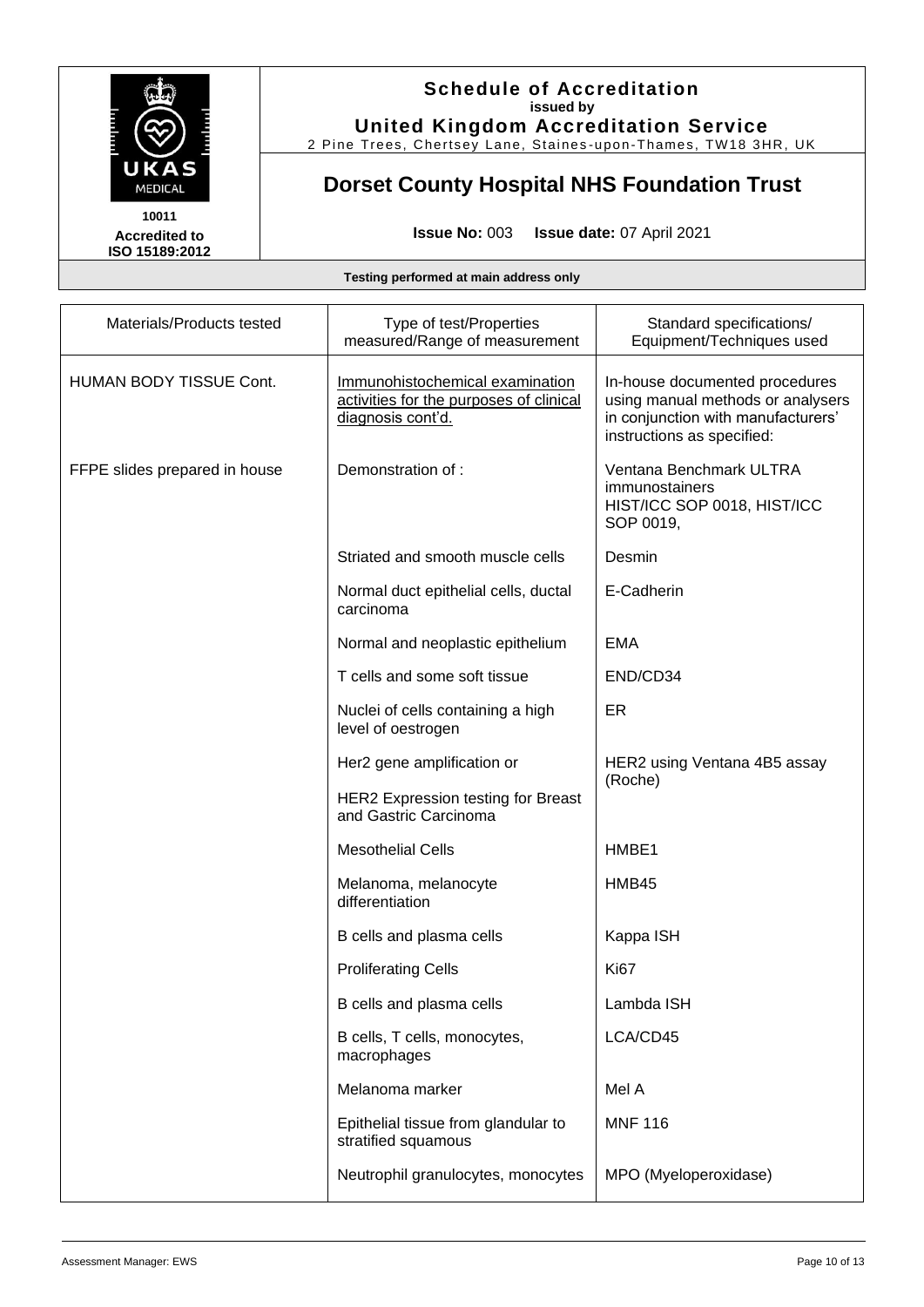

2 Pine Trees, Chertsey Lane, Staines -upon -Thames, TW18 3HR, UK

# **Dorset County Hospital NHS Foundation Trust**

**Accredited to ISO 15189:2012** 

**Issue No:** 003 **Issue date:** 07 April 2021

| Materials/Products tested     | Type of test/Properties<br>measured/Range of measurement                                        | Standard specifications/<br>Equipment/Techniques used                                                                                   |
|-------------------------------|-------------------------------------------------------------------------------------------------|-----------------------------------------------------------------------------------------------------------------------------------------|
| HUMAN BODY TISSUE Cont.       | Immunohistochemical examination<br>activities for the purposes of clinical<br>diagnosis cont'd. | In-house documented procedures<br>using manual methods or analysers<br>in conjunction with manufacturers'<br>instructions as specified: |
| FFPE slides prepared in house | Demonstration of :                                                                              | Ventana Benchmark ULTRA<br>immunostainers<br>HIST/ICC SOP 0018, HIST/ICC<br>SOP 0019,                                                   |
|                               | Detection of human multiple<br>myeloma oncogen 1 in normal and<br>neoplastic tissues            | MUM1                                                                                                                                    |
|                               | Alveolar macrophages, plasma<br>cells, lung adenocarcinoma                                      | Napsin A                                                                                                                                |
|                               | HPV driven tumour eg Squamous<br>cell carcinoma                                                 | P <sub>16</sub>                                                                                                                         |
|                               | Neoplastic cells in epithelium                                                                  | P <sub>53</sub>                                                                                                                         |
|                               | Squamous epithelium                                                                             | P63                                                                                                                                     |
|                               | Germ cell tumours                                                                               | <b>PLAP</b>                                                                                                                             |
|                               | Nuclei of cells showing expression<br>of Progesterone                                           | Progesterone Receptors                                                                                                                  |
|                               | Prostate specific antigen                                                                       | <b>PSA</b>                                                                                                                              |
|                               | Prostatic carcinoma                                                                             | Racemase                                                                                                                                |
|                               | prostatic carcinoma + proliferating<br>cells                                                    | Racemase + Ki67 cocktail                                                                                                                |
|                               | Schwann cells, nerve processes,<br>S100 +ve neoplasms e.g.<br>Melanoma                          | S100                                                                                                                                    |
|                               | Smooth muscle cells, myoepithelial<br>cells                                                     | <b>SMA</b>                                                                                                                              |
|                               | Smooth muscle cells, myoepithelial<br>cells                                                     | Smooth Muscle Myosin (SMM)                                                                                                              |
|                               |                                                                                                 |                                                                                                                                         |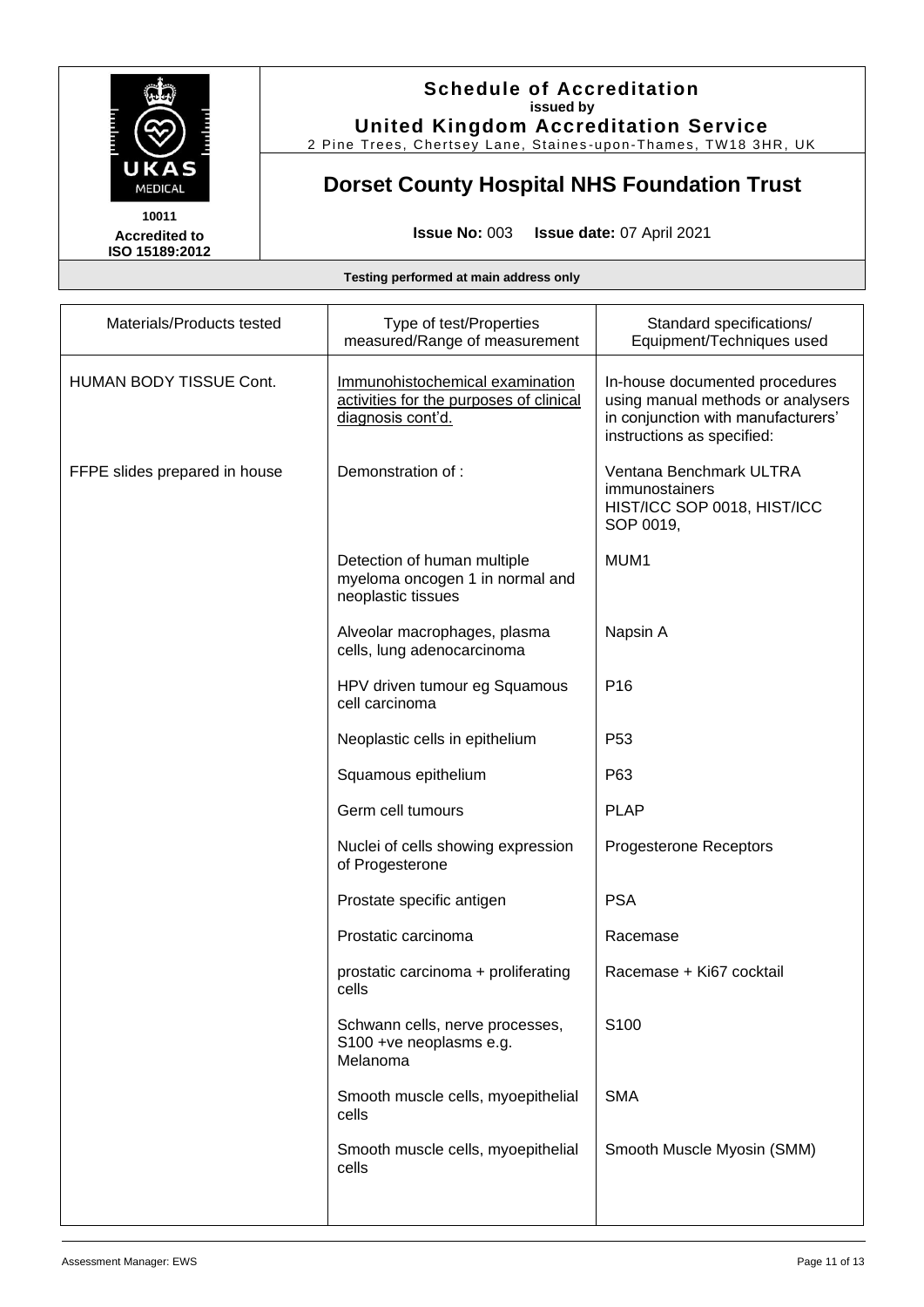

2 Pine Trees, Chertsey Lane, Staines -upon -Thames, TW18 3HR, UK

# **Dorset County Hospital NHS Foundation Trust**

**Accredited to ISO 15189:2012** 

**Issue No:** 003 **Issue date:** 07 April 2021

| Materials/Products tested     | Type of test/Properties<br>measured/Range of measurement                                        | Standard specifications/<br>Equipment/Techniques used                                                                                   |
|-------------------------------|-------------------------------------------------------------------------------------------------|-----------------------------------------------------------------------------------------------------------------------------------------|
| HUMAN BODY TISSUE Cont.       | Immunohistochemical examination<br>activities for the purposes of clinical<br>diagnosis cont'd. | In-house documented procedures<br>using manual methods or analysers<br>in conjunction with manufacturers'<br>instructions as specified: |
| FFPE slides prepared in house | Demonstration of:                                                                               | Immunohistochemistry:<br>Ventana Benchmark ULTRA<br>immunostainers<br>HIST/ICC SOP 0018, HIST/ICC<br>SOP 0019,                          |
|                               | Neuroendocrine cells                                                                            | Synaptophysin                                                                                                                           |
|                               | TTF-1 found in lung and thyroid<br>(thyroid follicular cells)                                   | TTF-1                                                                                                                                   |
|                               | Cells of mesenchymal origin                                                                     | Vimentin                                                                                                                                |
|                               | Epithelial cells and smooth muscle<br>in fallopian tube. Wilms tumour                           | WT-1/Wilms'                                                                                                                             |
|                               |                                                                                                 |                                                                                                                                         |
|                               |                                                                                                 |                                                                                                                                         |
|                               |                                                                                                 |                                                                                                                                         |
|                               |                                                                                                 |                                                                                                                                         |
|                               |                                                                                                 |                                                                                                                                         |
|                               |                                                                                                 |                                                                                                                                         |
|                               |                                                                                                 |                                                                                                                                         |
|                               |                                                                                                 |                                                                                                                                         |
|                               |                                                                                                 |                                                                                                                                         |
|                               |                                                                                                 |                                                                                                                                         |
|                               |                                                                                                 |                                                                                                                                         |